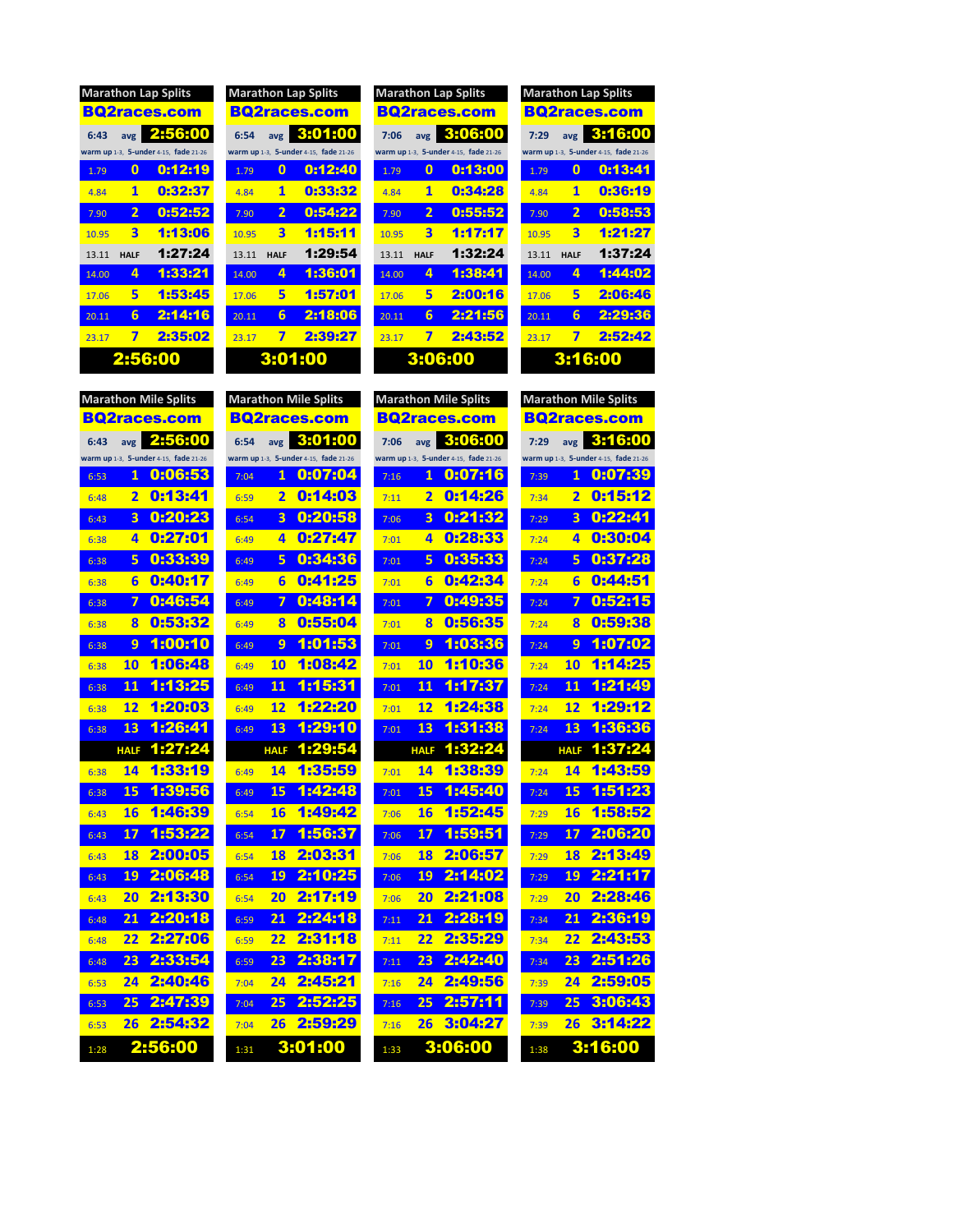| <b>Marathon Lap Splits</b> |             |                                       |  |  |  |  |  |  |
|----------------------------|-------------|---------------------------------------|--|--|--|--|--|--|
| <b>BQ2races.com</b>        |             |                                       |  |  |  |  |  |  |
| 7:40                       |             | avg 3:21:00                           |  |  |  |  |  |  |
|                            |             | warm up 1-3, 5-under 4-15, fade 21-26 |  |  |  |  |  |  |
| 1.79                       | 0           | 0:14:02                               |  |  |  |  |  |  |
| 4.84                       | 1           | 0:37:14                               |  |  |  |  |  |  |
| 7.90                       | 2           | 1:00:23                               |  |  |  |  |  |  |
| 10.95                      | 3           | 1:23:33                               |  |  |  |  |  |  |
| 13.11                      | <b>HALF</b> | 1:39:54                               |  |  |  |  |  |  |
| 14.00                      | 4           | 1:46:42                               |  |  |  |  |  |  |
| 17.06                      | 5           | 2:10:01                               |  |  |  |  |  |  |
| 20.11                      | 6           | 2:33:27                               |  |  |  |  |  |  |
| 23.17                      | 7           | 2:57:07                               |  |  |  |  |  |  |
| 3:21:00                    |             |                                       |  |  |  |  |  |  |

|       |                         | <b>Marathon Lap Splits</b>            | Mara   |
|-------|-------------------------|---------------------------------------|--------|
|       |                         | <b>BQ2races.com</b>                   | BQ     |
| 7:51  |                         | avg $3:26:00$                         | 8:03   |
|       |                         | warm up 1-3, 5-under 4-15, fade 21-26 | warm u |
| 1.79  | 0                       | 0:14:22                               | 1.79   |
| 4.84  | 1                       | 0:38:10                               | 4.84   |
| 7.90  | $\mathbf{2}$            | 1:01:54                               | 7.90   |
| 10.95 | $\overline{\mathbf{3}}$ | 1:25:38                               | 10.95  |
| 13.11 | <b>HALF</b>             | 1:42:24                               | 13.11  |
| 14.00 | 4                       | 1:49:22                               | 14.00  |
| 17.06 | 5                       | 2:13:17                               | 17.06  |
| 20.11 | 6                       | 2:37:17                               | 20.11  |
| 23.17 | 7                       | 3:01:32                               | 23.17  |
|       |                         | 3:26:00                               |        |
|       |                         |                                       |        |

| <b>Marathon Lap Splits</b><br><b>Marathon Lap Splits</b> |                         |                                       |       |                |                                       | <b>Marathon Lap Splits</b> |                         |                                       | <b>Marathon Lap Splits</b> |                         |                                       |
|----------------------------------------------------------|-------------------------|---------------------------------------|-------|----------------|---------------------------------------|----------------------------|-------------------------|---------------------------------------|----------------------------|-------------------------|---------------------------------------|
|                                                          |                         | <b>BQ2races.com</b>                   |       |                | <b>BQ2races.com</b>                   |                            |                         | <b>BQ2races.com</b>                   |                            |                         | <b>BQ2races.com</b>                   |
| 7:40                                                     | avg                     | 3:21:00                               | 7:51  | avg            | 3:26:00                               | 8:03                       | avg                     | 3:31:00                               | 8:14                       | avg                     | 3:36:00                               |
|                                                          |                         | warm up 1-3, 5-under 4-15, fade 21-26 |       |                | warm up 1-3. 5-under 4-15. fade 21-26 |                            |                         | warm up 1-3. 5-under 4-15. fade 21-26 |                            |                         | warm up 1-3, 5-under 4-15, fade 21-26 |
| 1.79                                                     | $\bf{0}$                | 0:14:02                               | 1.79  | $\bf{0}$       | 0:14:22                               | 1.79                       | $\bf{0}$                | 0:14:43                               | 1.79                       | $\bf{0}$                | 0:15:03                               |
| 4.84                                                     | 1                       | 0:37:14                               | 4.84  | 1              | 0:38:10                               | 4.84                       | 1                       | 0:39:05                               | 4.84                       | 1                       | 0:40:00                               |
| 7.90                                                     | $\overline{2}$          | 1:00:23                               | 7.90  | $\overline{2}$ | 1:01:54                               | 7.90                       | $\overline{2}$          | 1:03:24                               | 7.90                       | $\overline{2}$          | 1:04:54                               |
| 10.95                                                    | $\overline{\mathbf{3}}$ | 1:23:33                               | 10.95 | 3              | 1:25:38                               | 10.95                      | $\overline{\mathbf{3}}$ | 1:27:43                               | 10.95                      | $\overline{\mathbf{3}}$ | 1:29:49                               |
| 13.11                                                    | <b>HALF</b>             | 1:39:54                               | 13.11 | <b>HALF</b>    | 1:42:24                               | 13.11                      | <b>HALF</b>             | 1:44:54                               | 13.11                      | <b>HALF</b>             | 1:47:24                               |
| 14.00                                                    | 4                       | 1:46:42                               | 14.00 | 4              | 1:49:22                               | 14.00                      | 4                       | 1:52:02                               | 14.00                      | 4                       | 1:54:43                               |
| 17.06                                                    | 5                       | 2:10:01                               | 17.06 | 5              | 2:13:17                               | 17.06                      | 5                       | 2:16:32                               | 17.06                      | 5                       | 2:19:47                               |
| 20.11                                                    | 6                       | 2:33:27                               | 20.11 | 6              | 2:37:17                               | 20.11                      | 6                       | 2:41:07                               | 20.11                      | 6                       | 2:44:57                               |
| 23.17                                                    | 7                       | 2:57:07                               | 23 17 | 7              | 3:01:32                               | 23.17                      | 7                       | 3:05:57                               | 23.17                      | 7                       | 3:10:22                               |
|                                                          | 3:21:00                 |                                       |       | 3:26:00        |                                       |                            |                         | 3:31:00                               |                            | 3:36:00                 |                                       |

| <b>Marathon Mile Splits</b>           | <b>Marathon Mile Splits</b>           | <b>Marathon Mile Splits</b>           | <b>Marathon Mile Splits</b>           |  |  |  |
|---------------------------------------|---------------------------------------|---------------------------------------|---------------------------------------|--|--|--|
| <b>BQ2races.com</b>                   | <b>BQ2races.com</b>                   | <b>BQ2races.com</b>                   | <b>BQ2races.com</b>                   |  |  |  |
| 3:21:00                               | 3:26:00                               | 3:31:00                               | 3:36:00                               |  |  |  |
| 7:40                                  | 7:51                                  | 8:03                                  | 8:14                                  |  |  |  |
| avg                                   | avg                                   | avg                                   | avg                                   |  |  |  |
| warm up 1-3, 5-under 4-15, fade 21-26 | warm up 1-3, 5-under 4-15, fade 21-26 | warm up 1-3, 5-under 4-15, fade 21-26 | warm up 1-3, 5-under 4-15, fade 21-26 |  |  |  |
| 0:07:50                               | 0:08:01                               | 0:08:13                               | 0:08:24                               |  |  |  |
| 1                                     | $\mathbf{1}$                          | 1                                     | $\mathbf{1}$                          |  |  |  |
| 7:50                                  | 8:01                                  | 8:13                                  | 8:24                                  |  |  |  |
| 0:15:35                               | 0:15:58                               | 0:16:21                               | 0:16:44                               |  |  |  |
| $\overline{2}$                        | 2                                     | $\overline{\mathbf{2}}$               | $\overline{\mathbf{2}}$               |  |  |  |
| 7:45                                  | 7:56                                  | 8:08                                  | 8:19                                  |  |  |  |
| 0:23:15                               | 0:23:49                               | 0:24:24                               | 0:24:58                               |  |  |  |
| $\overline{\mathbf{3}}$               | 3                                     | 3                                     | $\overline{\mathbf{3}}$               |  |  |  |
| 7:40                                  | 7:51                                  | 8:03                                  | 8:14                                  |  |  |  |
| 0:30:50                               | 0:31:36                               | 0:32:21                               | 0:33:07                               |  |  |  |
| 4                                     | 4                                     | 4                                     | 4                                     |  |  |  |
| 7:35                                  | 7:46                                  | 7:58                                  | 8:09                                  |  |  |  |
| 0:38:25                               | 0:39:22                               | 0:40:19                               | 0:41:17                               |  |  |  |
| 5                                     | 5                                     | 5                                     | 5                                     |  |  |  |
| 7:35                                  | 7:46                                  | 7:58                                  | 8:09                                  |  |  |  |
| 0:46:00                               | 0:47:09                               | 0:48:17                               | 0:49:26                               |  |  |  |
| 6                                     | 6                                     | 6                                     | 6                                     |  |  |  |
| 7:35                                  | 7:46                                  | 7:58                                  | 8:09                                  |  |  |  |
| 0:53:35                               | 0:54:55                               | 0:56:15                               | 0:57:35                               |  |  |  |
| 7                                     | 7                                     | 7                                     | 7                                     |  |  |  |
| 7:35                                  | 7:46                                  | 7:58                                  | 8:09                                  |  |  |  |
| 1:01:10                               | 1:02:41                               | 1:04:13                               | 1:05:44                               |  |  |  |
| $\bf{8}$                              | 8                                     | 8                                     | 8                                     |  |  |  |
| 7:35                                  | 7:46                                  | 7:58                                  | 8:09                                  |  |  |  |
| 1:08:45                               | 1:10:28                               | 1:12:11                               | 1:13:54                               |  |  |  |
| 9                                     | 9                                     | 9                                     | 9                                     |  |  |  |
| 7:35                                  | 7:46                                  | 7:58                                  | 8:09                                  |  |  |  |
| 1:16:20                               | 1:18:14                               | 1:20:09                               | 1:22:03                               |  |  |  |
| 10                                    | 10                                    | 10                                    | 10                                    |  |  |  |
| 7:35                                  | 7:46                                  | 7:58                                  | 8:09                                  |  |  |  |
| 1:23:55                               | 1:26:01                               | 1:28:06                               | 1:30:12                               |  |  |  |
| 11                                    | 11                                    | 11                                    | 11                                    |  |  |  |
| 7:35                                  | 7:46                                  | 7:58                                  | 8:09                                  |  |  |  |
| 1:31:30                               | 1:33:47                               | 1:36:04                               | 1:38:22                               |  |  |  |
| 12                                    | 12                                    | 12                                    | 12                                    |  |  |  |
| 7:35                                  | 7:46                                  | 7:58                                  | 8:09                                  |  |  |  |
| 1:39:05                               | 1:41:33                               | 1:44:02                               | 1:46:31                               |  |  |  |
| 13                                    | 13                                    | 13                                    | 13                                    |  |  |  |
| 7:35                                  | 7:46                                  | 7:58                                  | 8:09                                  |  |  |  |
| 1:39:54                               | 1:42:24                               | 1:44:54                               | 1:47:24                               |  |  |  |
| <b>HALF</b>                           | <b>HALF</b>                           | <b>HALF</b>                           | <b>HALF</b>                           |  |  |  |
| 1:46:40                               | 1:49:20                               | 1:52:00                               | 1:54:40                               |  |  |  |
| 14                                    | 14                                    | 14                                    | 14                                    |  |  |  |
| 7:35                                  | 7:46                                  | 7:58                                  | 8:09                                  |  |  |  |
| 1:54:15                               | 1:57:06                               | 1:59:58                               | 2:02:50                               |  |  |  |
| 15                                    | 15                                    | 15                                    | 15                                    |  |  |  |
| 7:35                                  | 7:46                                  | 7:58                                  | 8:09                                  |  |  |  |
| 2:01:55                               | 2:04:58                               | 2:08:01                               | 2:11:04                               |  |  |  |
| 16                                    | 16                                    | 16                                    | 16                                    |  |  |  |
| 7:40                                  | 7:51                                  | 8:03                                  | 8:14                                  |  |  |  |
| 2:09:35                               | 2:12:49                               | 2:16:04                               | 2:19:18                               |  |  |  |
| 17                                    | 17                                    | 17                                    | 17                                    |  |  |  |
| 7:40                                  | 7:51                                  | 8:03                                  | 8:14                                  |  |  |  |
| 2:17:15                               | 2:20:41                               | 2:24:06                               | 2:27:32                               |  |  |  |
| 18                                    | 18                                    | 18                                    | 18                                    |  |  |  |
| 7:40                                  | 7:51                                  | 8:03                                  | 8:14                                  |  |  |  |
| 2:24:55                               | 2:28:32                               | 2:32:09                               | 2:35:47                               |  |  |  |
| 19                                    | 19                                    | 19                                    | 19                                    |  |  |  |
| 7:40                                  | 7:51                                  | 8:03                                  | 8:14                                  |  |  |  |
| 2:32:35                               | 2:36:23                               | 2:40:12                               | 2:44:01                               |  |  |  |
| 20                                    | 20                                    | 20                                    | 20                                    |  |  |  |
| 7:40                                  | 7:51                                  | 8:03                                  | 8:14                                  |  |  |  |
| 2:40:19                               | 2:44:20                               | 2:48:20                               | 2:52:20                               |  |  |  |
| 21                                    | 21                                    | 21                                    | 21                                    |  |  |  |
| 7:45                                  | 7:56                                  | 8:08                                  | 8:19                                  |  |  |  |
| 2:48:04                               | 2:52:16                               | 2:56:28                               | 3:00:40                               |  |  |  |
| 22                                    | 22                                    | 22                                    | 22                                    |  |  |  |
| 7:45                                  | 7:56                                  | 8:08                                  | 8:19                                  |  |  |  |
| 2:55:49                               | 3:00:13                               | 3:04:36                               | 3:08:59                               |  |  |  |
| 23                                    | 23                                    | 23                                    | 23                                    |  |  |  |
| 7:45                                  | 7:56                                  | 8:08                                  | 8:19                                  |  |  |  |
| 3:03:39                               | 3:08:14                               | 3:12:49                               | 3:17:23                               |  |  |  |
| 24                                    | 24                                    | 24                                    | 24                                    |  |  |  |
| 7:50                                  | 8:01                                  | 8:13                                  | 8:24                                  |  |  |  |
| 3:11:29                               | 3:16:15                               | 3:21:02                               | 3:25:48                               |  |  |  |
| 25                                    | 25                                    | 25                                    | 25                                    |  |  |  |
| 7:50                                  | 8:01                                  | 8:13                                  | 8:24                                  |  |  |  |
| 3:19:19                               | 3:24:17                               | 3:29:14                               | 3:34:12                               |  |  |  |
| 26                                    | 26                                    | 26                                    | 26                                    |  |  |  |
| 7:50                                  | 8:01                                  | 8:13                                  | 8:24                                  |  |  |  |
| 3:21:00                               | 3:26:00                               | 3:31:00                               | 3:36:00                               |  |  |  |
| 1:41                                  | 1:43                                  | 1:46                                  | 1:48                                  |  |  |  |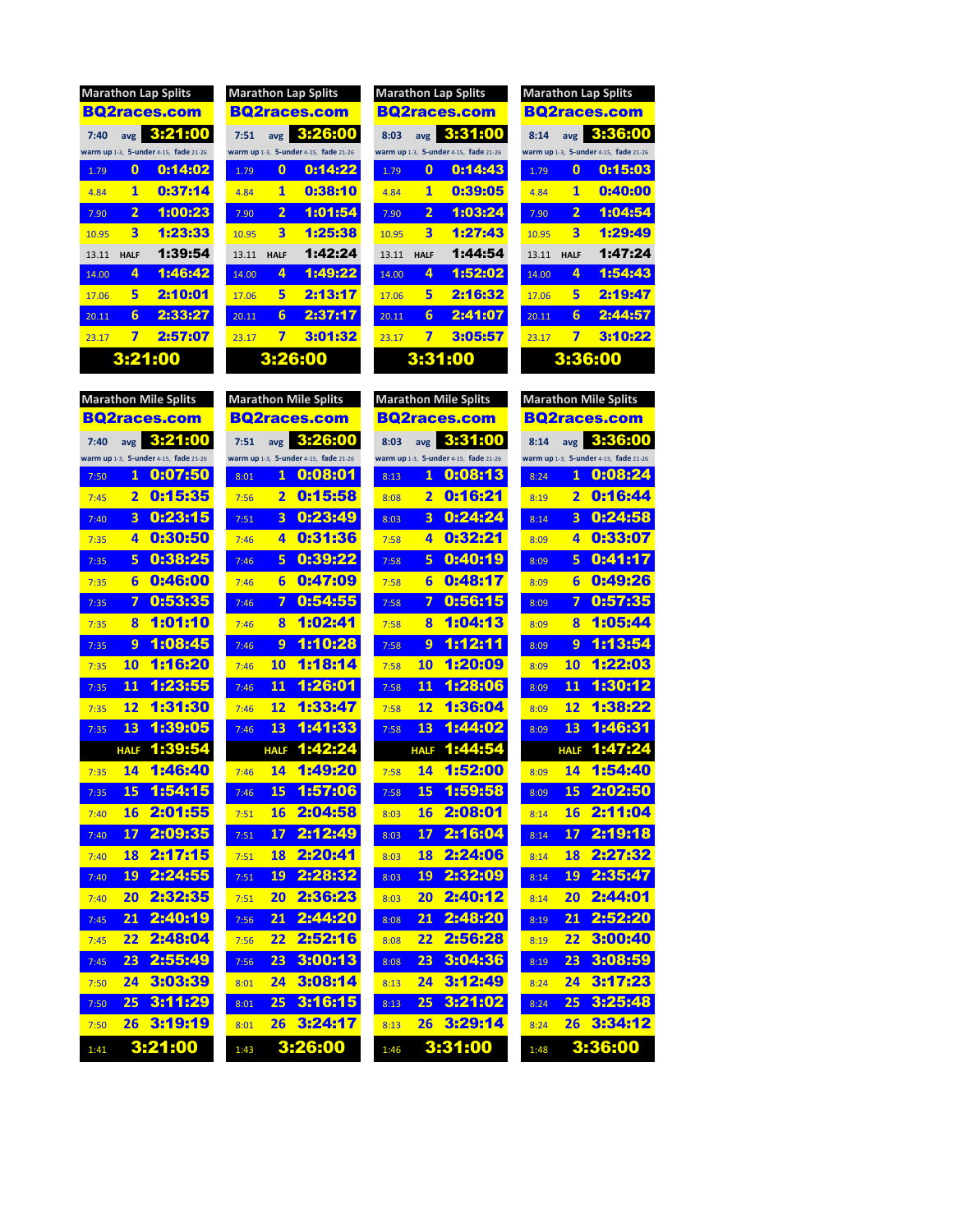| <b>Marathon Lap Splits</b> |             |                                       |  |  |  |  |  |
|----------------------------|-------------|---------------------------------------|--|--|--|--|--|
|                            |             | <b>BQ2races.com</b>                   |  |  |  |  |  |
| 8:37                       |             | avg 3:46:00                           |  |  |  |  |  |
|                            |             | warm up 1-3, 5-under 4-15, fade 21-26 |  |  |  |  |  |
| 1.79                       | 0           | 0:15:44                               |  |  |  |  |  |
| 4.84                       | 1           | 0:41:51                               |  |  |  |  |  |
| 7.90                       | 2           | 1:07:55                               |  |  |  |  |  |
| 10.95                      | 3           | 1:33:59                               |  |  |  |  |  |
| 13.11                      | <b>HALF</b> | 1:52:24                               |  |  |  |  |  |
| 14.00                      | 4           | 2:00:03                               |  |  |  |  |  |
| 17.06                      | 5           | 2:26:17                               |  |  |  |  |  |
| 20.11                      | 6           | 2:52:37                               |  |  |  |  |  |
| 23.17                      | 7           | 3:19:12                               |  |  |  |  |  |
| 3:46:00                    |             |                                       |  |  |  |  |  |

|            |              | <b>Marathon Lap Splits</b>            |                 |
|------------|--------------|---------------------------------------|-----------------|
|            |              | <b>BQ2races.com</b>                   | в               |
| 8:49       | avg          | 3:51:00                               | 9               |
|            |              | warm up 1-3, 5-under 4-15, fade 21-26 | war             |
| 1.79       | 0            | 0:16:05                               | $\overline{1}$  |
| 4.84       | 1            | 0:42:47                               | 4               |
| 7.90       | $\mathbf{2}$ | 1:09:26                               | $\overline{7}$  |
| 10.95      | 3            | 1:36:04                               | $\overline{10}$ |
| 13.11 HALF |              | 1:54:54                               | 1:              |
| 14.00      | 4            | 2:02:43                               | 14              |
| 17.06      | 5            | 2:29:33                               | $1^{\circ}$     |
| 20.11      | 6            | 2:56:27                               | $\overline{2}$  |
| 23.17      | 7            | 3:23:37                               | 2 <sup>3</sup>  |
|            |              | 3:51:00                               |                 |

|       | <b>Marathon Lap Splits</b><br><b>Marathon Lap Splits</b> |                                       |       |                         |                                       | <b>Marathon Lap Splits</b> |                         |                                       | <b>Marathon Lap Splits</b> |                         |                                       |
|-------|----------------------------------------------------------|---------------------------------------|-------|-------------------------|---------------------------------------|----------------------------|-------------------------|---------------------------------------|----------------------------|-------------------------|---------------------------------------|
|       |                                                          | <b>BQ2races.com</b>                   |       |                         | <b>BQ2races.com</b>                   |                            |                         | <b>BQ2races.com</b>                   |                            |                         | <b>BQ2races.com</b>                   |
| 8:37  | avg                                                      | 3:46:00                               | 8:49  | avg                     | 3:51:00                               | 9:12                       | avg                     | 4:01:00                               | 9:46                       | avg                     | 4:16:00                               |
|       |                                                          | warm up 1-3, 5-under 4-15, fade 21-26 |       |                         | warm up 1-3. 5-under 4-15. fade 21-26 |                            |                         | warm up 1-3. 5-under 4-15. fade 21-26 |                            |                         | warm up 1-3. 5-under 4-15. fade 21-26 |
| 1.79  | $\mathbf{0}$                                             | 0:15:44                               | 1.79  | 0                       | 0:16:05                               | 1.79                       | $\mathbf{0}$            | 0:16:46                               | 1.79                       | $\mathbf{0}$            | 0:17:47                               |
| 4.84  | $\mathbf{1}$                                             | 0:41:51                               | 4.84  | $\mathbf{1}$            | 0:42:47                               | 4.84                       | 1                       | 0:44:38                               | 484                        | 1                       | 0:47:24                               |
| 7.90  | $\overline{2}$                                           | 1:07:55                               | 7.90  | $\overline{2}$          | 1:09:26                               | 7.90                       | $\overline{2}$          | 1:12:26                               | 7.90                       | $\overline{2}$          | 1:16:57                               |
| 10.95 | $\overline{\mathbf{3}}$                                  | 1:33:59                               | 10.95 | $\overline{\mathbf{3}}$ | 1:36:04                               | 10.95                      | $\overline{\mathbf{3}}$ | 1:40:15                               | 10.95                      | $\overline{\mathbf{3}}$ | 1:46:31                               |
| 13.11 | <b>HALF</b>                                              | 1:52:24                               | 13.11 | <b>HALF</b>             | 1:54:54                               | 13.11                      | <b>HALF</b>             | 1:59:54                               | 13.11                      | <b>HALF</b>             | 2:07:24                               |
| 14.00 | 4                                                        | 2:00:03                               | 14.00 | 4                       | 2:02:43                               | 14.00                      | 4                       | 2:08:04                               | 14.00                      | 4                       | 2:16:05                               |
| 17.06 | 5                                                        | 2:26:17                               | 17.06 | 5                       | 2:29:33                               | 17.06                      | 5                       | 2:36:03                               | 17.06                      | 5                       | 2:45:48                               |
| 20.11 | 6                                                        | 2:52:37                               | 20.11 | 6                       | 2:56:27                               | 20.11                      | 6                       | 3:04:07                               | 20.11                      | 6                       | 3:15:38                               |
| 23.17 | 7                                                        | 3:19:12                               | 23.17 | 7                       | 3:23:37                               | 23.17                      | 7                       | 3:32:28                               | 23.17                      | 7                       | 3:45:43                               |
|       |                                                          | 3:46:00                               |       | 3:51:00                 |                                       |                            |                         | 4:01:00                               |                            |                         | 4:16:00                               |

| <b>Marathon Mile Splits</b>           | <b>Marathon Mile Splits</b>           | <b>Marathon Mile Splits</b>           | <b>Marathon Mile Splits</b>           |  |  |
|---------------------------------------|---------------------------------------|---------------------------------------|---------------------------------------|--|--|
| <b>BQ2races.com</b>                   | <b>BQ2races.com</b>                   | <b>BQ2races.com</b>                   | <b>BQ2races.com</b>                   |  |  |
| 3:46:00                               | 3:51:00                               | 4:01:00                               | 4:16:00                               |  |  |
| 8:37                                  | 8:49                                  | 9:12                                  | 9:46                                  |  |  |
| avg                                   | avg                                   | avg                                   | avg                                   |  |  |
| warm up 1-3, 5-under 4-15, fade 21-26 | warm up 1-3, 5-under 4-15, fade 21-26 | warm up 1-3, 5-under 4-15, fade 21-26 | warm up 1-3, 5-under 4-15, fade 21-26 |  |  |
| 0:08:47                               | 0:08:59                               | 0:09:22                               | 0:09:56                               |  |  |
| 1                                     | 1                                     | 1                                     | 1                                     |  |  |
| 8:47                                  | 8:59                                  | 9:22                                  | 9:56                                  |  |  |
| 0:17:29                               | 0:17:52                               | 0:18:38                               | 0:19:47                               |  |  |
| $\overline{\mathbf{2}}$               | $\overline{\mathbf{2}}$               | 2                                     | $\overline{\mathbf{2}}$               |  |  |
| 8:42                                  | 8:54                                  | 9:17                                  | 9:51                                  |  |  |
| 0:26:07                               | 0:26:41                               | 0:27:50                               | 0:29:33                               |  |  |
| 3                                     | 3                                     | 3                                     | $\overline{\mathbf{3}}$               |  |  |
| 8:37                                  | 8:49                                  | 9:12                                  | 9:46                                  |  |  |
| 0:34:39                               | 0:35:25                               | 0:36:56                               | 0:39:13                               |  |  |
| 4                                     | 4                                     | 4                                     | 4                                     |  |  |
| 8:32                                  | 8:44                                  | 9:07                                  | 9:41                                  |  |  |
| 0:43:11                               | 0:44:08                               | 0:46:03                               | 0:48:54                               |  |  |
| 5                                     | 5                                     | 5                                     | 5                                     |  |  |
| 8:32                                  | 8:44                                  | 9:07                                  | 9:41                                  |  |  |
| 0:51:43                               | 0:52:52                               | 0:55:09                               | 0:58:35                               |  |  |
| 6                                     | 6                                     | 6                                     | 6                                     |  |  |
| 8:32                                  | 8:44                                  | 9:07                                  | 9:41                                  |  |  |
| 1:00:15                               | 1:01:35                               | 1:04:16                               | 1:08:16                               |  |  |
| 7                                     | 7                                     | 7                                     | 7                                     |  |  |
| 8:32                                  | 8:44                                  | 9:07                                  | 9:41                                  |  |  |
| 1:08:47                               | 1:10:19                               | 1:13:22                               | 1:17:57                               |  |  |
| 8                                     | 8                                     | 8                                     | 8                                     |  |  |
| 8:32                                  | 8:44                                  | 9:07                                  | 9:41                                  |  |  |
| 1:17:20                               | 1:19:03                               | 1:22:29                               | 1:27:38                               |  |  |
| 9                                     | 9                                     | 9                                     | 9                                     |  |  |
| 8:32                                  | 8:44                                  | 9:07                                  | 9:41                                  |  |  |
| 1:25:52                               | 1:27:46                               | 1:31:35                               | 1:37:18                               |  |  |
| 10                                    | 10                                    | 10                                    | 10                                    |  |  |
| 8:32                                  | 8:44                                  | 9:07                                  | 9:41                                  |  |  |
| 1:34:24                               | 1:36:30                               | 1:40:42                               | 1:46:59                               |  |  |
| 11                                    | 11                                    | 11                                    | 11                                    |  |  |
| 8:32                                  | 8:44                                  | 9:07                                  | 9:41                                  |  |  |
| 1:42:56                               | 1:45:14                               | 1:49:48                               | 1:56:40                               |  |  |
| 12                                    | 12                                    | 12                                    | 12                                    |  |  |
| 8:32                                  | 8:44                                  | 9:07                                  | 9:41                                  |  |  |
| 1:51:28                               | 1:53:57                               | 1:58:55                               | 2:06:21                               |  |  |
| 13                                    | 13                                    | 13                                    | 13                                    |  |  |
| 8:32                                  | 8:44                                  | 9:07                                  | 9:41                                  |  |  |
| 1:52:24                               | 1:54:54                               | 1:59:54                               | 2:07:24                               |  |  |
| <b>HALF</b>                           | <b>HALF</b>                           | <b>HALF</b>                           | <b>HALF</b>                           |  |  |
| 2:00:01                               | 2:02:41                               | 2:08:01                               | 2:16:02                               |  |  |
| 14                                    | 14                                    | 14                                    | 14                                    |  |  |
| 8:32                                  | 8:44                                  | 9:07                                  | 9:41                                  |  |  |
| 2:08:33                               | 2:11:24                               | 2:17:08                               | 2:25:43                               |  |  |
| 15                                    | 15                                    | 15                                    | 15                                    |  |  |
| 8:32                                  | 8:44                                  | 9:07                                  | 9:41                                  |  |  |
| 2:17:10                               | 2:20:13                               | 2:26:19                               | 2:35:28                               |  |  |
| 16                                    | 16                                    | 16                                    | 16                                    |  |  |
| 8:37                                  | 8:49                                  | 9:12                                  | 9:46                                  |  |  |
| 2:25:47                               | 2:29:02                               | 2:35:31                               | 2:45:14                               |  |  |
| 17                                    | 17                                    | 17                                    | 17                                    |  |  |
| 8:37                                  | 8:49                                  | 9:12                                  | 9:46                                  |  |  |
| 2:34:24                               | 2:37:50                               | 2:44:42                               | 2:55:00                               |  |  |
| 18                                    | 18                                    | 18                                    | 18                                    |  |  |
| 8:37                                  | 8:49                                  | 9:12                                  | 9:46                                  |  |  |
| 2:43:02                               | 2:46:39                               | 2:53:54                               | 3:04:46                               |  |  |
| 19                                    | 19                                    | 19                                    | 19                                    |  |  |
| 8:37                                  | 8:49                                  | 9:12                                  | 9:46                                  |  |  |
| 2:51:39                               | 2:55:28                               | 3:03:05                               | 3:14:32                               |  |  |
| 20                                    | 20                                    | 20                                    | 20                                    |  |  |
| 8:37                                  | 8:49                                  | 9:12                                  | 9:46                                  |  |  |
| 3:00:21                               | 3:04:21                               | 3:12:22                               | 3:24:23                               |  |  |
| 21                                    | 21                                    | 21                                    | 21                                    |  |  |
| 8:42                                  | 8:54                                  | 9:17                                  | 9:51                                  |  |  |
| 3:09:03                               | 3:13:15                               | 3:21:38                               | 3:34:13                               |  |  |
| 22                                    | 22                                    | 22                                    | 22                                    |  |  |
| 8:42                                  | 8:54                                  | 9:17                                  | 9:51                                  |  |  |
| 3:17:45                               | 3:22:08                               | 3:30:55                               | 3:44:04                               |  |  |
| 23                                    | 23                                    | 23                                    | 23                                    |  |  |
| 8:42                                  | 8:54                                  | 9:17                                  | 9:51                                  |  |  |
| 3:26:32                               | 3:31:07                               | 3:40:16                               | 3:54:00                               |  |  |
| 24                                    | 24                                    | 24                                    | 24                                    |  |  |
| 8:47                                  | 8:59                                  | 9:22                                  | 9:56                                  |  |  |
| 3:35:20                               | 3:40:06                               | 3:49:38                               | 4:03:56                               |  |  |
| 25                                    | 25                                    | 25                                    | 25                                    |  |  |
| 8:47                                  | 8:59                                  | 9:22                                  | 9:56                                  |  |  |
| 3:44:07                               | 3:49:04                               | 3:58:59                               | 4:13:52                               |  |  |
| 26                                    | 26                                    | 26                                    | 26                                    |  |  |
| 8:47                                  | 8:59                                  | 9:22                                  | 9:56                                  |  |  |
| 3:46:00                               | 3:51:00                               | 4:01:00                               | 4:16:00                               |  |  |
| 1:53                                  | 1:56                                  | 2:01                                  | 2:08                                  |  |  |